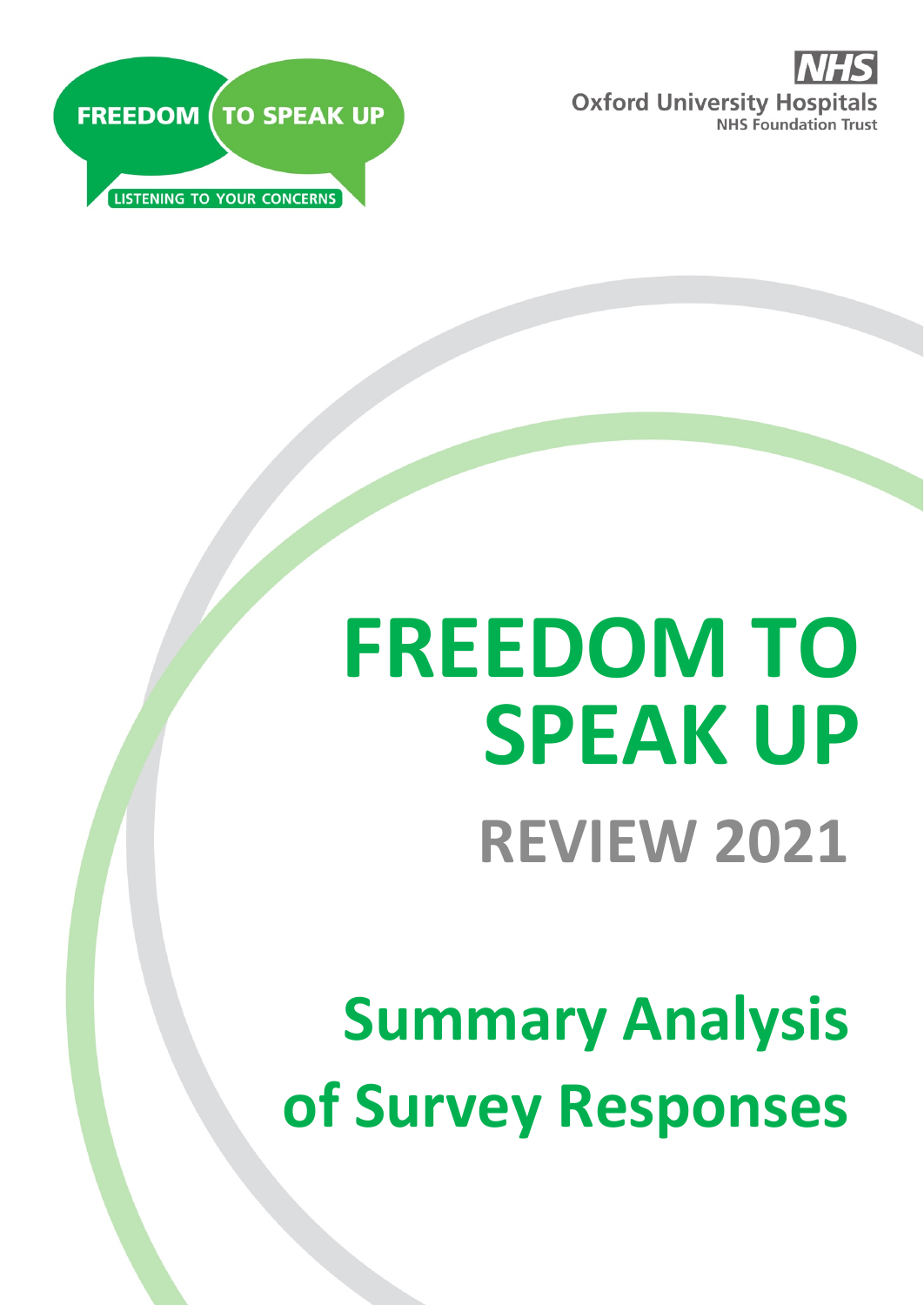#### **832 responses** were received, from a cross-section of staff.

#### The charts below show the representation from all sites, divisions, staff groups and pay bands



- o >17% of respondents were night shift workers
- o 27% of respondents were Line Managers
- o >17%\* described their ethnicity as BAME (\*in answer to a question added after the Survey was launched, representing a sub-set of 60% of all responses received)
- **>87%** of respondents said they were **aware of the FtSU service**



Freedom to Speak Up Review 2021 Survey Responses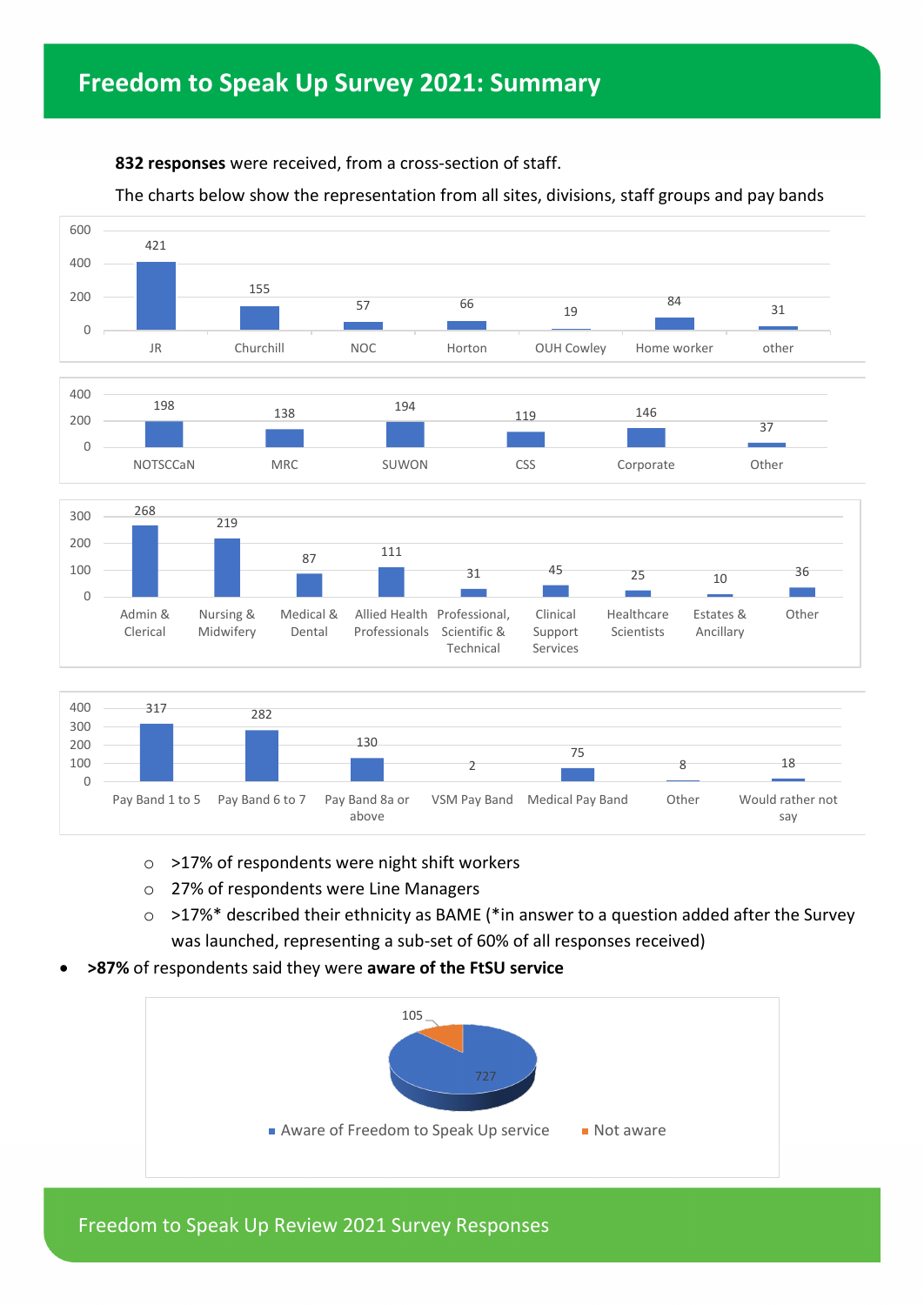## **Freedom to Speak Up Survey 2021: Summary**

## **Hearing from those who have experienced speaking up**

• Approx. 18% of respondents (1 in 6) said they had spoken up to raise a concern of whom, overall

Almost 50% said they had felt well supported;



18% said their concern had been satisfactorily addressed, a further 35% said their concern had been addressed in part; 47% said their concern had not been addressed



Around one third of those who had spoken up (representing 6% of all respondents) said they experienced difficulties as a result of raising a concern; some recounting multiple difficulties.



1 in 7 of the difficulties experienced by those respondents were characterised as:

- retaliation, being ostracised, shunned; *or*
- difficulty in maintaining professional relationships.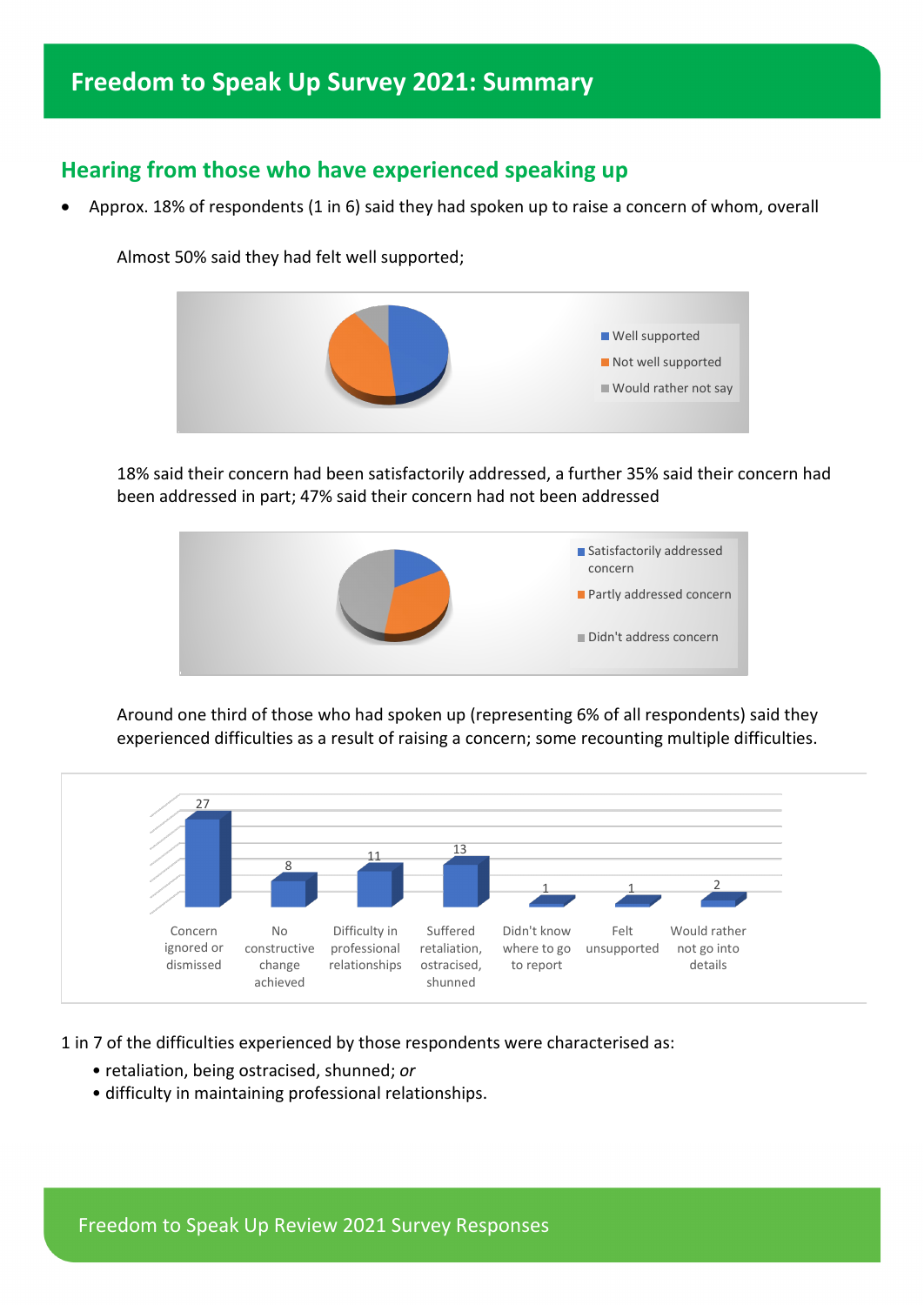## **Freedom to Speak Up Survey 2021: Summary**

#### **Hearing from those who have responded to a concern raised**

 Approx. 17% of respondents said they had been asked to respond to a concern, of whom: 44% said they had been able to address the concern in full, or refer the matter appropriately 45% said they had addressed the concern so far as they were able;

11% said they did not feel able to address the concern, and did not know where to refer it.



#### **What will encourage staff to speak up?**

 Many people agreed about what would most encourage them to speak up if they had a concern; the in the 'Top 5' of more than half of all respondents were:



 Almost a quarter of respondents commented further (in free text) on what would encourage them to speak up; many comments underscored support for the measures already mentioned; novel suggestions included:

Sharing examples to demonstrate where speaking up had a positive impact; and Clarifying the process (including protection against abuse of process), and what may reasonably be expected of it.



Freedom to Speak Up Review 2021 Survey Responses